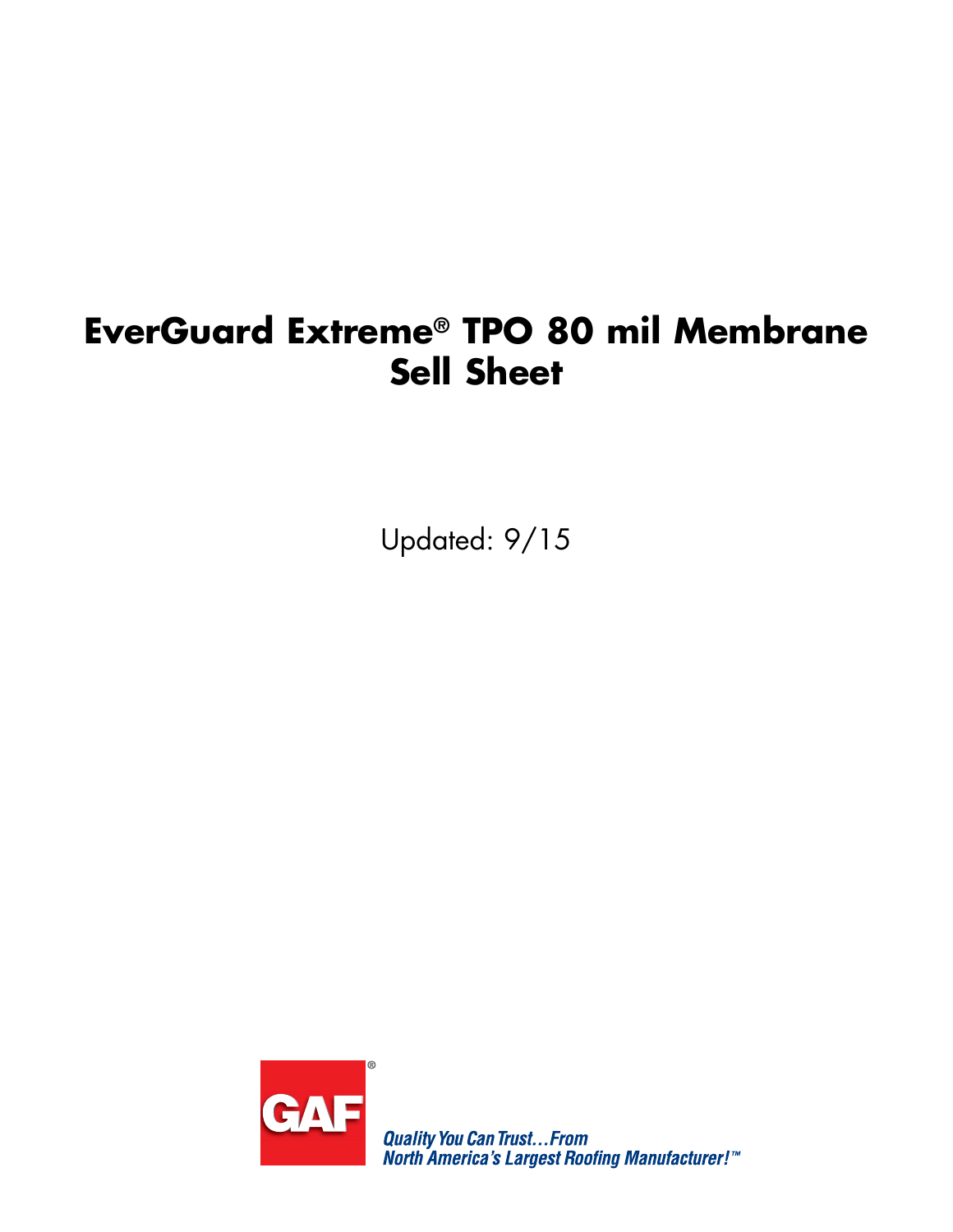

# **EverGuard** EXTRE *Advanced Protection® TPO*



**Quality You Can<br>Trust...From North America's Largest Roofing Manufacturer!** 

*gaf.com*



### **Why TPO**

- Great Value—Superior performance at a cost-effective price
- Excellent Seam Strength—Heat-welded seams provide greater seam strength to taped and other seams
- Long-term Weathering—Excellent long-term heat and UV resistance
- Energy Saving-Highly reflective and emissive white roof can help reduce energy costs and urban heat island effect
- CREST Energy Savings Calculator—See your potential savings at cool.gaf.com
- Versatile Application Method

#### **Why GAF EverGuard Extreme® TPO**

- Best performing TPO in heat aging and UV tests–the best predictors of TPO performance
	- After accelerated heat aging at 275°F (135°C) for 190 days, EverGuard Extreme® TPO showed no cracking while every one of the competitors' samples had failed!
	- UV testing–Greater than 4.6x the industry standard (ASTM D6878 weather resistance test)









**TPO membranes meet the performance requirements of ICC ER-6030**

# longest guarantee available.\*

#### **Accessories**

Field fabrication of TPO accessories is time-consuming, costly, and inconsistent, and can lead to unreliable details that compromise a watertight roofing system. EverGuard Extreme® TPO prefabricated accessories deliver consistent quality and eliminate the worry and problems often associated with field fabrication. They can also boost productivity up to 200%,\*\* while reducing installed cost by up to 12%.

• Longest guarantee in the industry available up to 35 years when using EverGuard Extreme®

• High 3-year aged reflectance of 0.72 can

EverGuard Extreme® TPO 80 mil Membrane is suitable for all types of single-ply systems: • Mechanically Attached Application...for a quick and cost-effective system that can be

• RhinoBond<sup>®</sup> Application...can be applied without using adhesives and installed practically year-round. Qualifies for the same guarantee length as an adhered system.\* • Adhered Application...can be installed with EverGuard® 1121 Bonding Adhesive (solvent-based), EverGuard® Low VOC TPO Bonding Adhesive, or EverGuard® WB181 Bonding Adhesive (water-based) for the smoothest appearance. Provides superior wind uplift performance and qualifies for the

- Most complete line of accessories

TPO 80 mil Membrane\*

help reduce energy costs • Easier to install due to: - Large welding window

- 10' (3.05 m) wide sheets

installed practically year-round.

**Installation**

\*See applicable guarantee for complete coverage and restrictions. \*\*Based on GAF estimate to field-fabricate flashing details.



## U.S. only